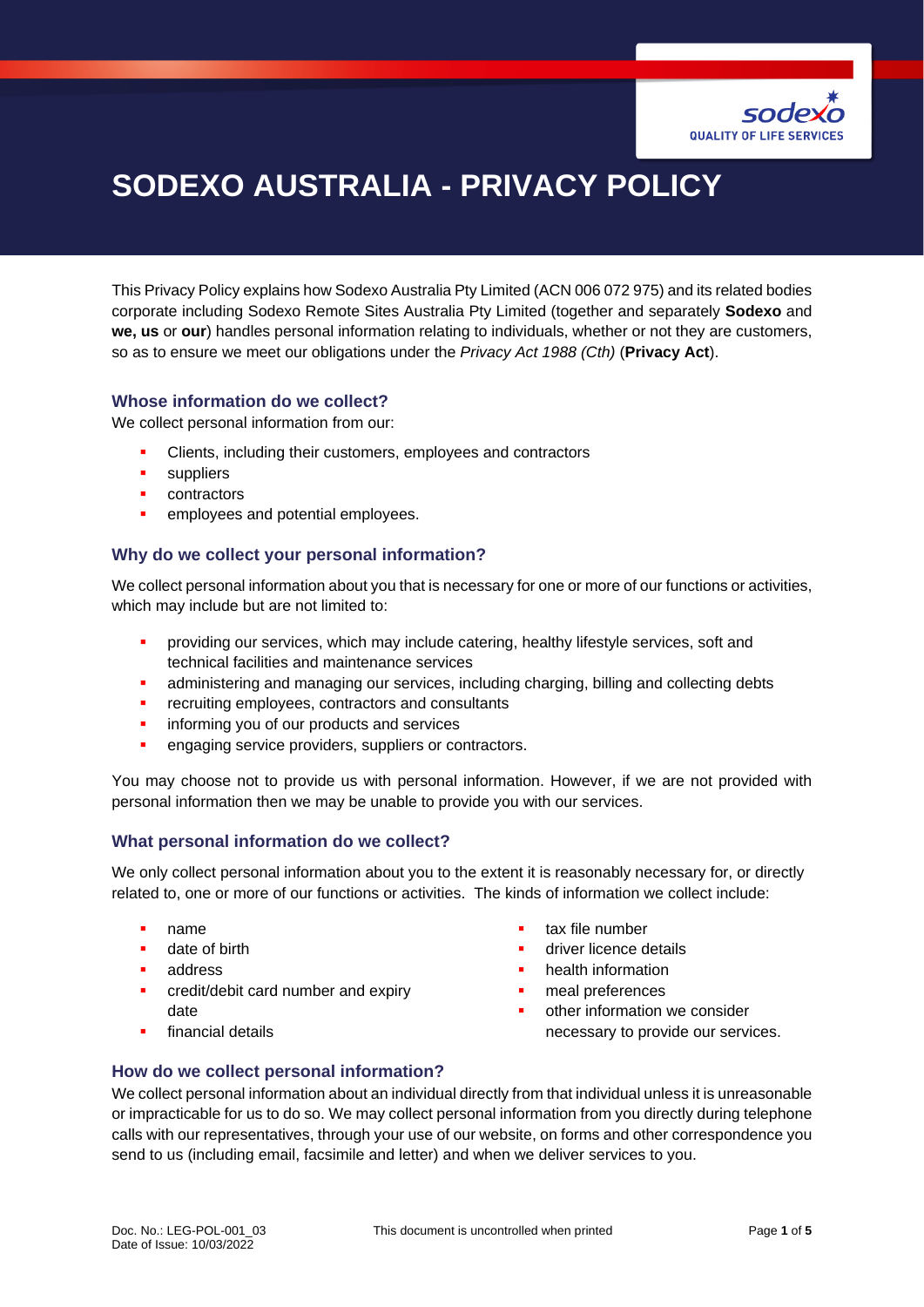

We may also collect personal information about you from third parties where it is unreasonable or impracticable to collect that information directly from you, for example from:

- contractors conducting pre-employment medical assessments on our behalf
- **•** our clients, where the collection is required so that we may carry out services for that client (for example, if you are an employee of one of our clients, they may disclose your details to us to enable you to use our services)
- third parties who book one of our services on your behalf
- third parties who provide us with a service, but only where your personal information is reasonably necessary for us to access, or directly related to, that service.

#### **Collecting sensitive information**

Some of the information we collect from you may be regarded as sensitive information under the Privacy Act. Sensitive information includes (without limitation) health information and any of the following information that is also personal information: information about your racial or ethnic origin, religious beliefs, membership of a profession or trade association, sexual orientation and criminal record.

We will only collect sensitive information about you with your consent.

#### **Use and disclosure of personal information**

Generally we will only use and disclose your personal information:

- for the purpose for which it was collected
- for a purpose reasonably related to the primary purpose of collection (or if it is health information, a directly related purpose) which you should reasonably expect
- for a purpose to which you have consented
- where required or authorised by law.

For example, we may disclose your personal information to:

- our clients, where required in order provide a specific service to that client
- our related companies
- **.** third party service providers, including contractors and consultants, where required for the provision of a specific service
- security organisations for the purposes of obtaining clearance certificates.

#### **Quality of personal information**

We will take all reasonable steps to ensure the personal information we collect remains accurate, up to date and complete. We will take all reasonable steps to correct any inaccurate personal information of which we are made aware.

#### **Storing personal information and overseas disclosure**

We store personal information in different ways, including paper and electronic form, at our offices located in Australia and on our servers primarily located in Australia, the United States and Europe. We may also store personal information through offices of our service providers at various locations. We may process and store personal information in the cloud, and therefore personal information may be stored outside of Australia. Where this occurs, we take reasonable steps to ensure the security of this information. If we no longer require personal information, we will destroy or de-identify that personal information.

We operate across Australia as part of a worldwide group of companies and utilise international service providers. As such, some disclosures may occur outside the state or territory in which you are resident and may, from time to time, include disclosures to related entities or service providers in France, the United Kingdom or the United States.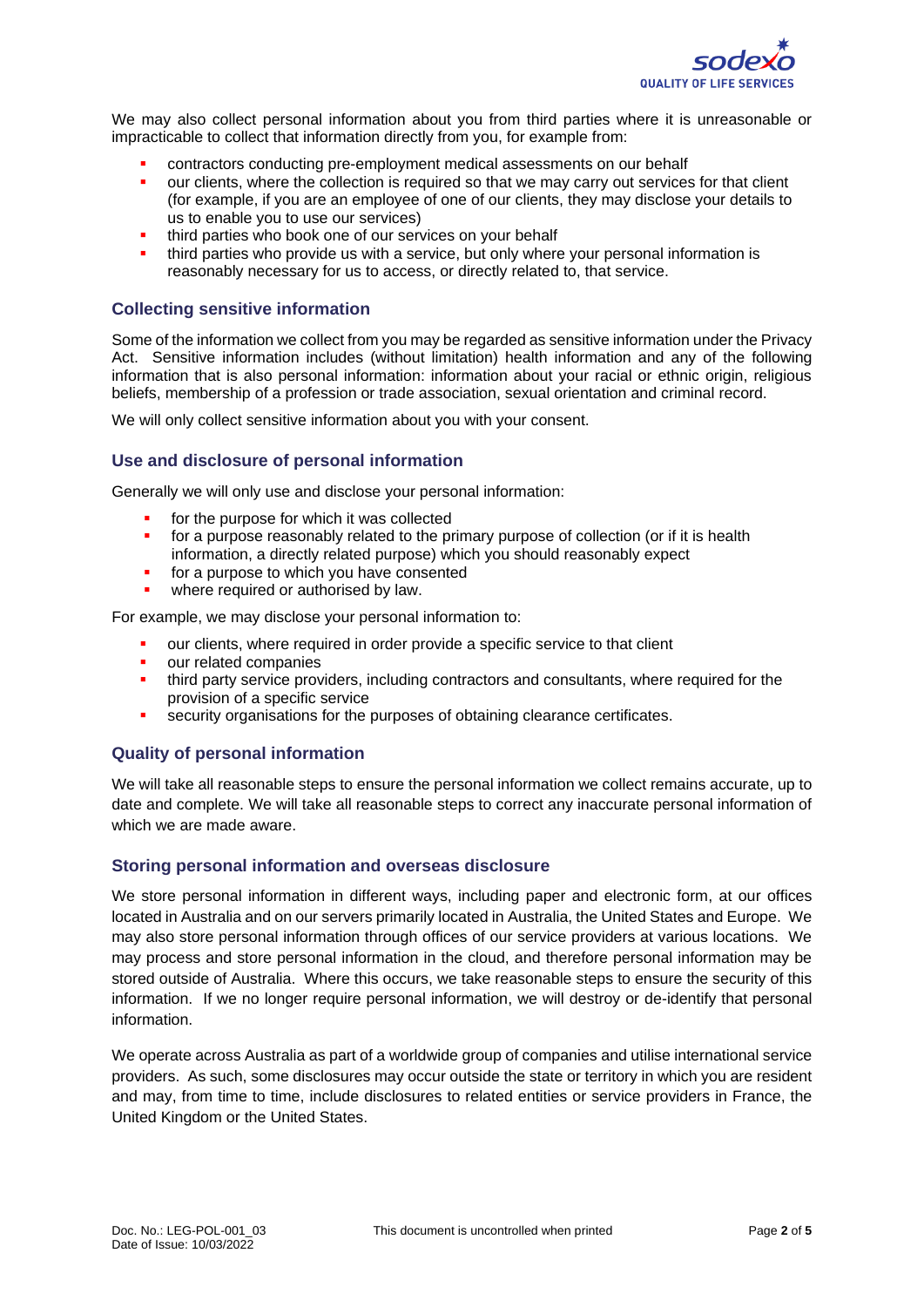

#### **Data Security**

The security of personal information is important to us and we will take reasonable steps to protect personal information which we hold from misuse or loss and from unauthorised access, modification or disclosure. Among other things, we safeguard out IT systems against unauthorised access and ensure that paper-based files are secured. We also ensure that access to your personal information within our systems is only available to our staff who need to have access in order to do their work.

#### **Employee Records**

In accordance with the Privacy Act, this policy does not apply to our acts and practices directly related to one of our current or former employment relationship between us and our employees, in respect of an employee record held by us relating to the employee.

If we transfer employee records offshore for any reason, we will comply with cross-border restrictions set-out in the Privacy Act which apply to the overseas transfer of personal information.

#### **Access and correction of personal information**

You have a right to access your personal information, subject to some exceptions allowed by law. If you do not believe that the information we hold about you is correct, you should contact us and we will take reasonable steps to correct the information.

You may request us to provide access to personal information held by us about you. There is no charge for requesting access to your personal information but we may require reimbursement of our reasonable costs in providing such information.

If we refuse you access to information, we will provide you with an explanation for the decision and of the exceptions relied upon for refusing access.

#### **Corporate website**

Set out at Annexure 1 is more information about the legal basis for each of our processing activities through our corporate website - *<https://au.sodexo.com/home.html>*.

#### **Your rights if you are in the EU**

You may have additional rights pursuant to your local law applicable to the processing of information about you. If the processing of that information is subject to the EU General Data Protection Regulation ("GDPR"), you may have the right to object to the processing of that information and other rights.

#### **Identifiers and Anonymity**

We will not use identifiers issued by government agencies (e.g. Tax File Number; Medicare Number) as an identifier for you.

If lawful and practical to do so, you will have the option of not identifying yourself when dealing with us. However, if you elect not to be identified we may be unable to provide you with services or information.

#### **Who to contact?**

Enquiries or complaints relating to your personal information collected and handled by us should be addressed to:

The Privacy Officer Sodexo Australia Pty Limited Level 8, 607 St Kilda Road Melbourne Vic 3004 T: (03) 9880 6300 [privacy.AMECAA.AU@sodexo.com](mailto:privacy.AMECAA.AU@sodexo.com)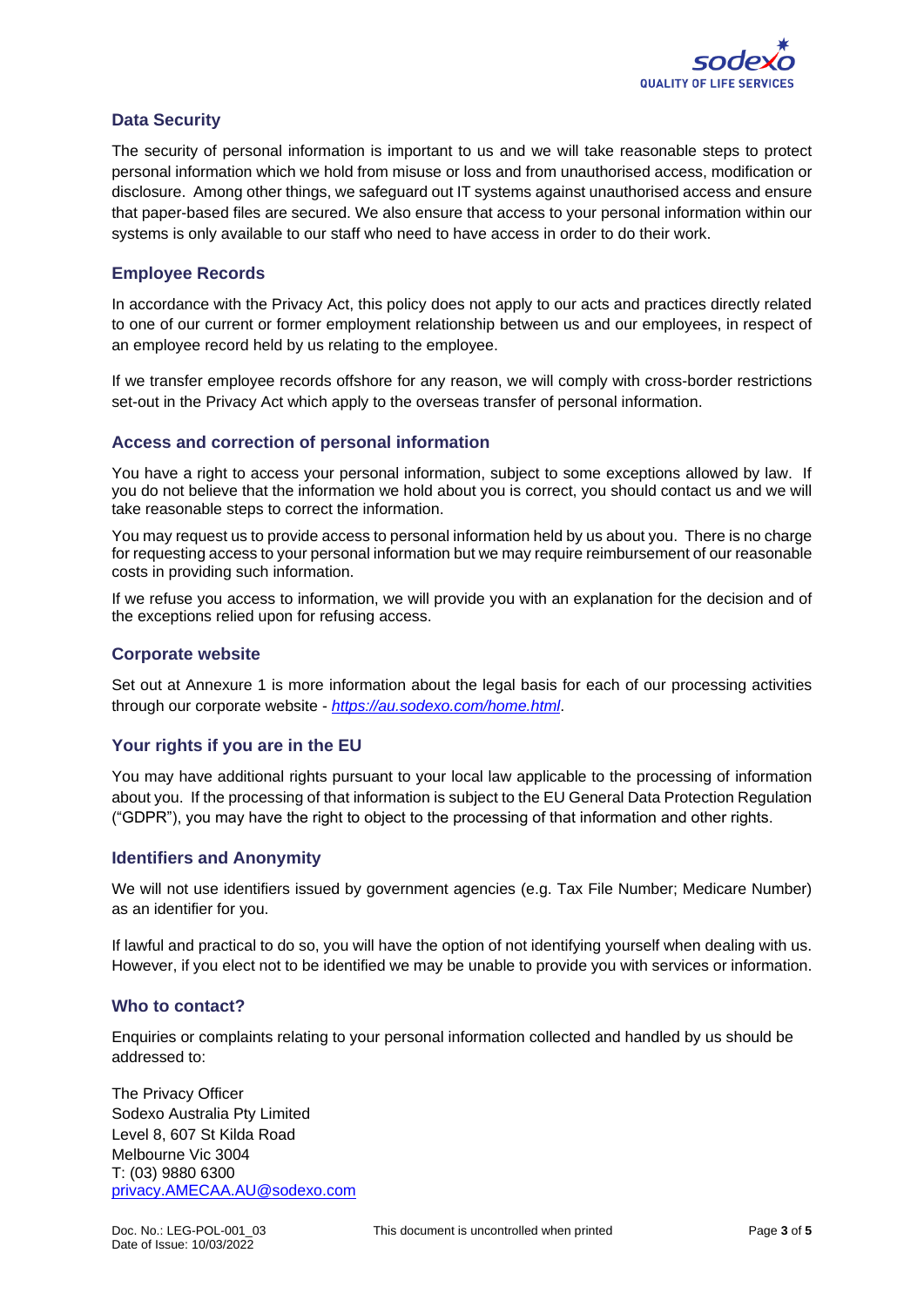

### **Complaints**

If you wish to lodge a complaint about the way in which we have handled your personal information, including your request for access or correction of your personal information, you should advise us using the above contact details. We may contact you in order to obtain further information. We will investigate the complaint and provide you with the outcome of our investigation in writing.

We will endeavour to resolve complaints as quickly as possible. If you are not satisfied with the outcome of your complaint to us, you can refer your compliant to the Office of the Australian Information Commissioner [\(www.oaic.gov.au\)](http://www.oaic.gov.au/).

#### **Changes to this Privacy Policy**

We may amend this Privacy Policy from time to time. We will publish the updated Privacy Policy on this website and any updated Privacy Policy will supersede all previously Privacy Policies.

Darren Hedley Country President & CEO APAC | Energy & Resources